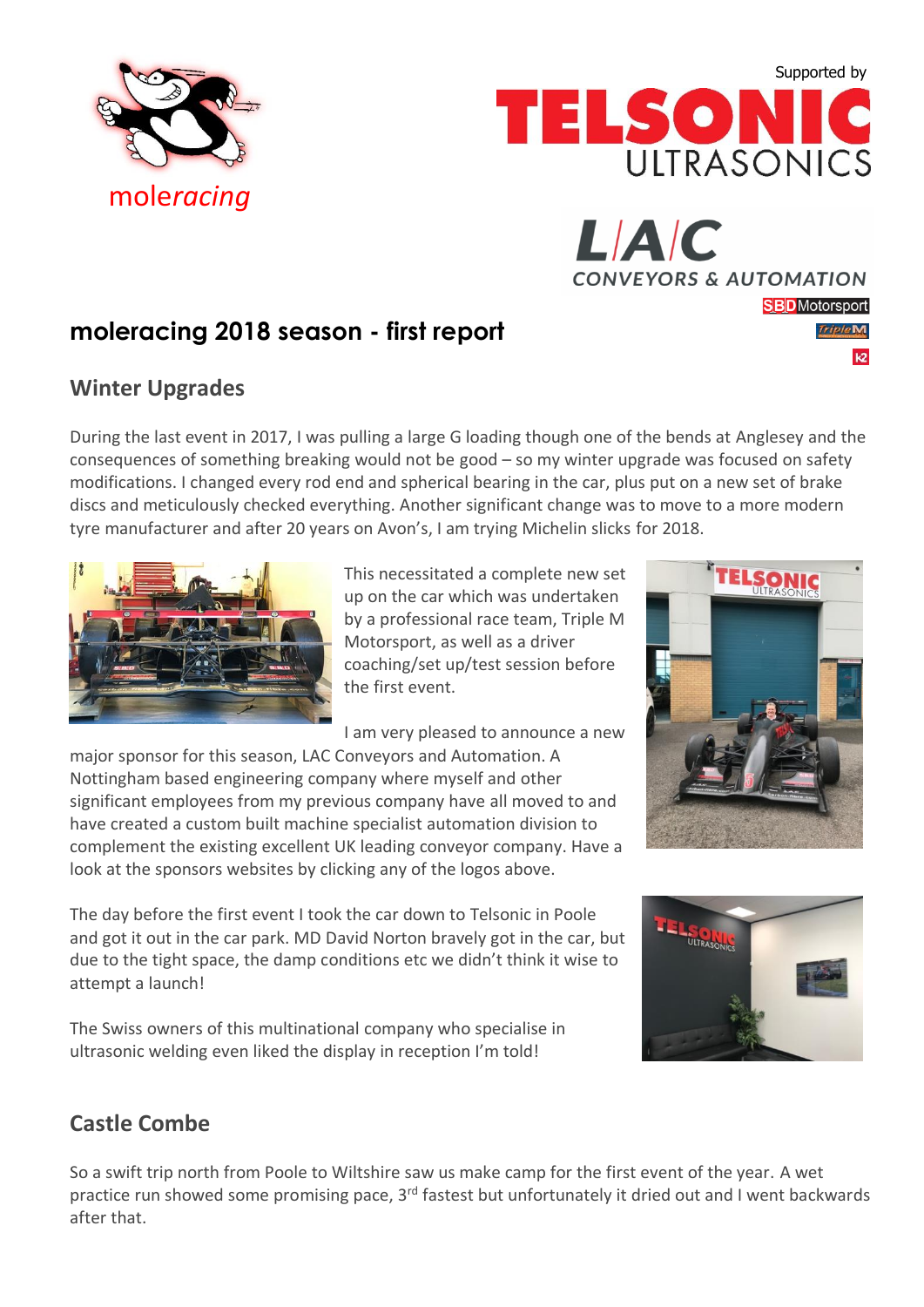Trying to carry speed into the chicane, the rear end wasn't as well planted as I eventually made it and I spun backwards at circa 100mph – no damage, just spun off track. So, I had to qualify on the final run of the session to ensure some run off points and made it a second in class and qualified 5<sup>th</sup>.

I was well and truly beaten in the run off however. By both Matt Hillam and Steve Broughton in my 2 litre class, driving the heavily revised Dallara, extolling the virtues of the hardwork John Hansell of Carbonfibre.com had



done for them by added new high down force tunnels and floor. Steve beat me by 3 secs and also Matt sneaked ahead of me.

Photo credit: Ian Lloyd-Graham

But we were all impressed by the 700bhp Audi of Simon Bainbridge who squeezed ahead of even Matt!



Photo credit: Kim Broughton

Up front, reigning British Sprint Champion Heather beat her (now slimmer) Dad in the run off and set a new outright record and also recorded the fastest ever flying lap of Combe. Colin fell off the track and damaged the undertray in his second run attempt to keep up with his daughter!

Bill Gouldthorpe started his motorsport season well – now in his 80 'cough' something year, he was at SBD late the previous evening as they got his new engine finally built, installed and running and made it home for midnight. Up early the next day, he won his 1600cc racing car class, beating 3 considerable younger drivers in the process.



Photo credit: Ian Lloyd-Graham